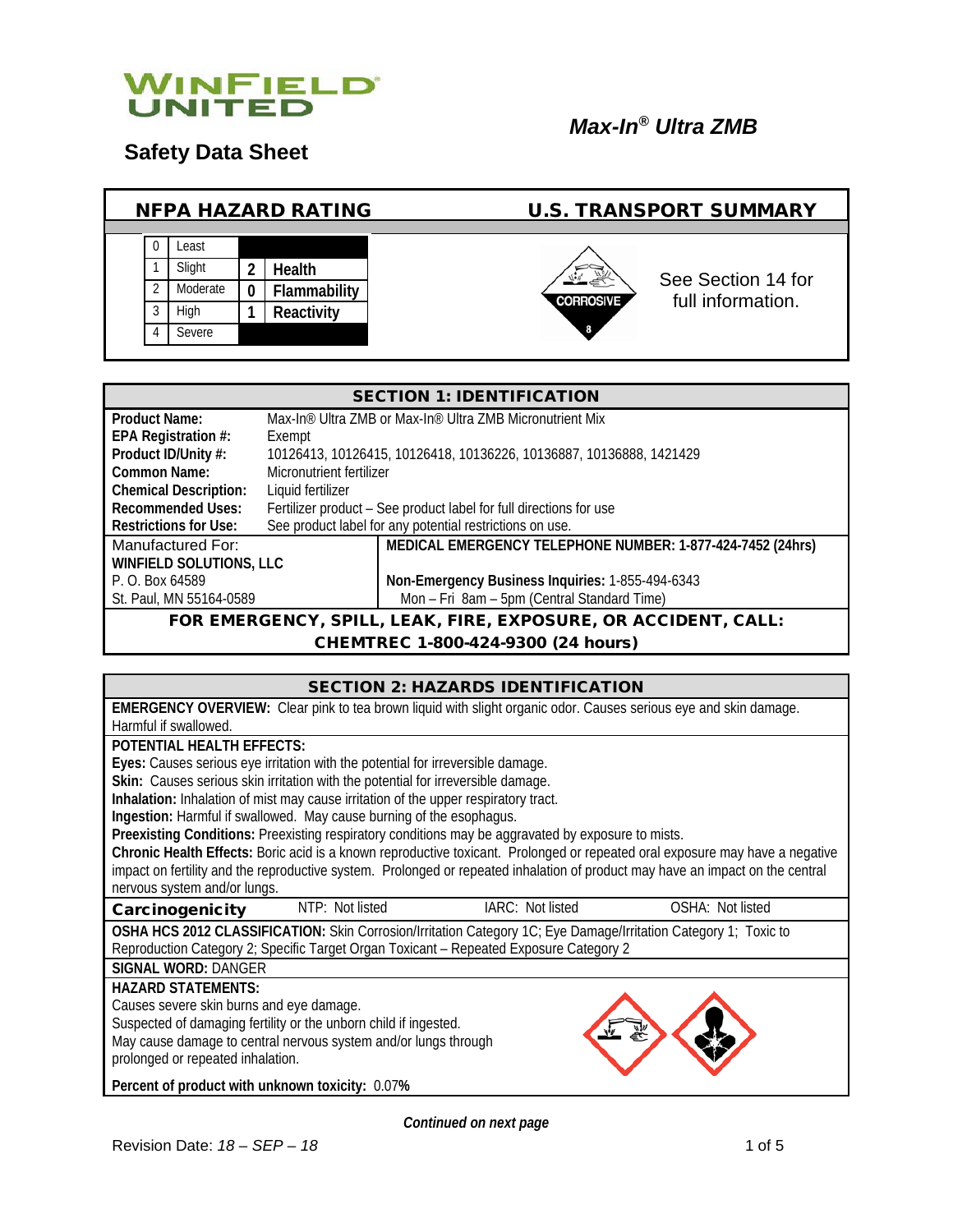#### **PRECAUTIONARY STATEMENTS:**

| Prevention: | Do not breathe mist. Wash hands thoroughly after use. Wear protective gloves, protective clothing, eye           |  |  |
|-------------|------------------------------------------------------------------------------------------------------------------|--|--|
|             | protection, and face protection. See Section 8 for additional information. Read product label before use. Do not |  |  |
|             | handle until all safety precautions have been read and understood.                                               |  |  |
| Response:   | If swallowed: Rinse mouth. Do NOT induce vomiting. If on skin (or hair): Take off immediately all                |  |  |
|             | contaminated clothing. Rinse skin with water/shower. If inhaled: Remove person to fresh air and keep             |  |  |
|             | comfortable for breathing. Immediately call a poison control center (1-877-424-7452) or doctor for treatment     |  |  |
|             | advice. If in eyes: Rinse cautiously with water for 15 minutes. Remove contact lenses, if present and easy to    |  |  |
|             | do. Continue rinsing. Immediately call a poison control center (1-877-424-7452) or doctor for treatment advice.  |  |  |
| Storage:    | Store in a secured, preferably locked, area.                                                                     |  |  |
| Disposal    | Dispose of contents/container in accordance with Federal, state and local regulations.                           |  |  |

| <b>SECTION 3: COMPOSITION/INFORMATION ON INGREDIENTS</b>                                                                                        |                |            |  |
|-------------------------------------------------------------------------------------------------------------------------------------------------|----------------|------------|--|
| Ingredient                                                                                                                                      | $%$ (wt)       | CAS Reg. # |  |
| Zinc sulfate                                                                                                                                    | 11.3%          | 7446-19-7  |  |
| Organic acid                                                                                                                                    | $7.0 - 11.0\%$ | 77-92-9    |  |
| Manganese sulfate                                                                                                                               | 9.4%           | 10034-96-5 |  |
| Boric acid                                                                                                                                      | $< 0.6\%$      | 10043-35-3 |  |
|                                                                                                                                                 |                |            |  |
| *Ingredients not specifically listed are non-hazardous and are considered to be confidential business information under 29 CFR<br>1910.1200(i). |                |            |  |

See Section 8 for exposure limits.

# SECTION 4: FIRST AID MEASURES

| Inhalation: | Remove person from contaminated area to fresh air and assist breathing as needed. Seek medical attention       |  |  |
|-------------|----------------------------------------------------------------------------------------------------------------|--|--|
|             | if irritation occurs.                                                                                          |  |  |
| Ingestion:  | Seek medical attention or call a poison control center immediately for treatment advice. Do not induce         |  |  |
|             | vomiting unless instructed to do so by a poison control center or doctor. Do not give anything by mouth to     |  |  |
|             | an unconscious person.                                                                                         |  |  |
| Eyes:       | Flush eyes with clean water for at least 15 minutes. Lift eyelids to facilitate irrigation. If present, remove |  |  |
|             | contact lenses after 5 minutes and continue rinsing. Seek medical attention immediately.                       |  |  |
| Skin:       | Remove contaminated clothing and wash before re-using. Flush skin with water and then wash with soap           |  |  |
|             | and water. Seek medical attention immediately.                                                                 |  |  |

#### SECTION 5: FIRE FIGHTING MEASURES

**Suitable Extinguishing Media:** Water spray or fog, foam, carbon dioxide, or dry chemical

**Unsuitable Extinguishing Media:** Water jet; Use water jet only to cool containers.

**Special Fire Fighting Procedures:** Wear NIOSH/MSHA approved self-contained breathing apparatus and full bunker gear. Dike area to prevent runoff and contamination of water sources. Dispose of fire control water later. Avoid breathing vapors; keep upwind.

**Hazardous Combustion Products:** Carbon oxides, Sulfur oxides, and Nitrogen oxides; Toxic manganese, boron and zinc compounds may also be present upon decomposition.

**Unusual Fire and Explosion Hazards:** Closed containers may explode from vapor expansion in high heat. Contain run-off by diking to prevent contamination of water supplies.

# SECTION 6: ACCIDENTAL RELEASE MEASURES

**Personal Precautions:** Refer to Section 8 for personal protective equipment to be worn during containment and clean-up of a spill involving this product.

**Environmental Precautions:** Do not allow spilled product to enter sewers or waterways.

**Methods for Containment:** Contain spilled product by diking area with sand or earth.

**Methods for Clean-up:** Cover contained spill with an inert absorbent material such as sand, vermiculite or other appropriate material. Vacuum, scoop, or sweep up material and place in a container for disposal. Do not place spilled material back in original container.

*Continued on next page*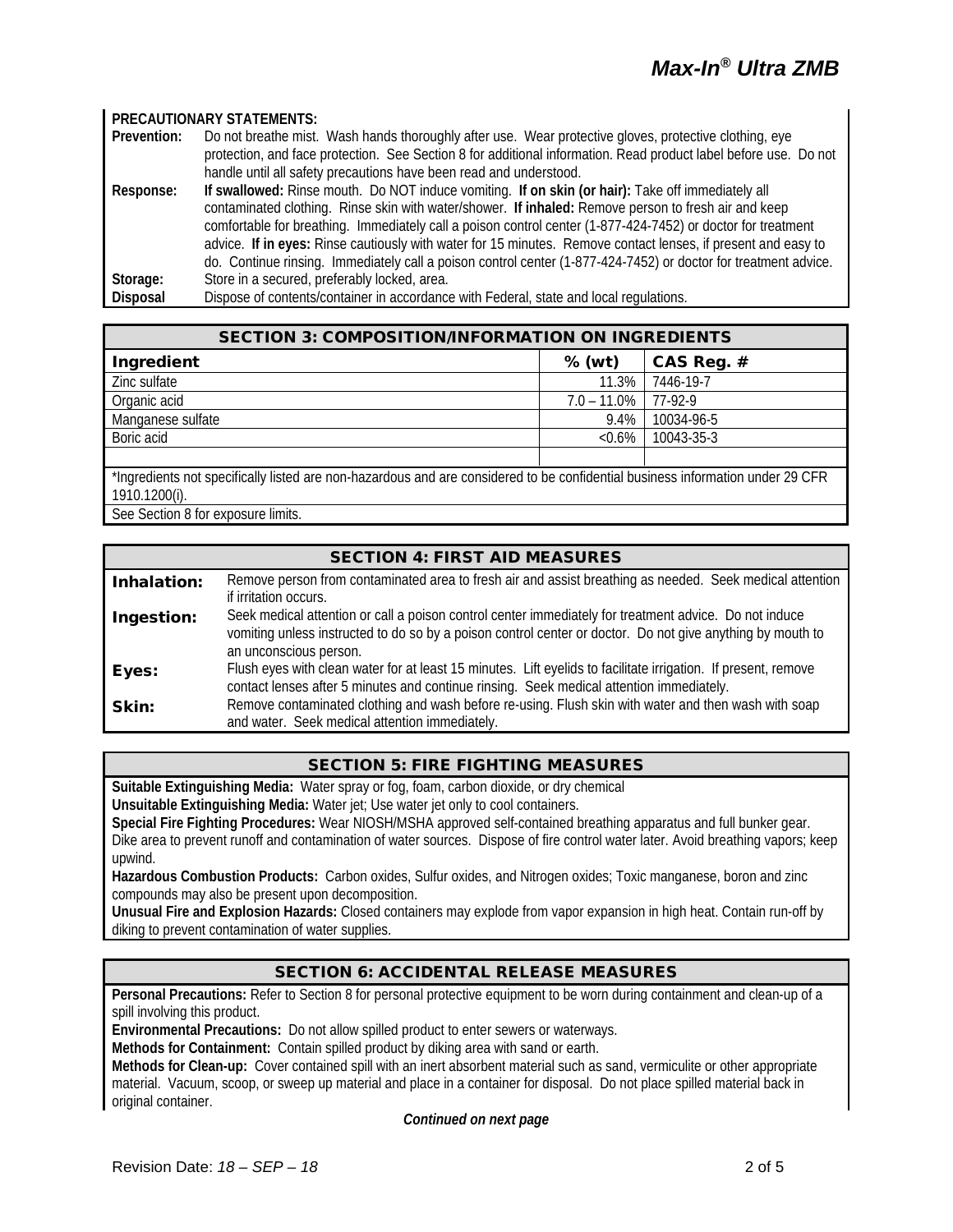**Other Information:** Spills of this product may require reporting under the Comprehensive Environmental Response, Compensation and Liability Act (CERCLA) as the product contains zinc sulfate with a reportable quantity (RQ) of 1,000 lbs. See Section 15 for additional information.

# SECTION 7: HANDLING AND STORAGE

**Handling:** Ensure adequate ventilation during handling and use. Immediately clean up spills that occur during handling. Keep containers closed when not in use. Practice good hygiene after using this material, especially before eating, drinking, smoking, using the toilet, or applying cosmetics.

**Storage:** Store in cool, dry areas away from children, food and feed products in an area away from incompatible substances. Ensure that storage area is secured. Protect packaging from physical damage. Protect from exposure to fire. Maintain product above minimum storage temperature. Do not store in aluminum or metal vessels.

**Minimum Storage Temperature:** 40°F

**Other Precautions:** Consult Federal, state and local laws and regulations pertaining to storage.

#### SECTION 8: EXPOSURE CONTROLS/PERSONAL PROTECTION

| <b>Exposure Guidelines</b>                                                                                                                                                                                                                                                                                                                                                                                           |                 |                                                   |                           |
|----------------------------------------------------------------------------------------------------------------------------------------------------------------------------------------------------------------------------------------------------------------------------------------------------------------------------------------------------------------------------------------------------------------------|-----------------|---------------------------------------------------|---------------------------|
| Component:                                                                                                                                                                                                                                                                                                                                                                                                           | <b>OSHA PEL</b> | <b>ACGIHTLV</b>                                   | NIOSH REL                 |
| Boric acid (CAS #10043-35-3)                                                                                                                                                                                                                                                                                                                                                                                         |                 | $2 \text{ mg/m}3 \text{ (TWA)}$<br>6 mg/m3 (STEL) |                           |
| Manganese inorganic compounds                                                                                                                                                                                                                                                                                                                                                                                        | 5 mg/m3 (CEIL)  | 0.2 mg/m3 TWA                                     | 1 mg/m3 TWA<br>3 mg/m3 ST |
| Respiratory Protection: For most well-ventilated conditions, no respiratory protection should be needed. If airborne<br>concentrations exceed exposure limits, use a NIOSH approved air-purifying respirator with cartridges/canisters approved for<br>general particulates.                                                                                                                                         |                 |                                                   |                           |
| <b>Engineering Controls:</b><br>Local Exhaust: Provide general or local exhaust ventilation systems to maintain airborne<br>concentrations below OSHA PELs or other specified exposure limits. Local exhaust ventilation is<br>preferred.                                                                                                                                                                            |                 |                                                   |                           |
| Protective Gloves: This product can cause serious skin damage. Wear chemically protective gloves to prevent exposure to                                                                                                                                                                                                                                                                                              |                 |                                                   |                           |
| skin.<br>Eye Protection: To avoid contact with eyes, wear chemical safety goggles or safety glasses and full face shield. Contact<br>lenses are not protective eye devices. An emergency eyewash or water supply should be readily accessible to the work area.<br>Other Protective Clothing or Equipment: Wear long-sleeve shirt, long pants and chemically protective boots plus socks to<br>prevent skin contact. |                 |                                                   |                           |

**Work/Hygienic Practices:** Never eat, drink, nor use tobacco in work areas. Practice good hygiene after using this material, especially before eating, drinking, smoking, using the toilet, or applying cosmetics.

| <b>SECTION 9: PHYSICAL AND CHEMICAL PROPERTIES</b> |                                                                                                    |                                      |                        |
|----------------------------------------------------|----------------------------------------------------------------------------------------------------|--------------------------------------|------------------------|
| <b>Physical State:</b>                             | Liquid                                                                                             | Specific Gravity ( $H_2O=1$ ):       | 1.29 (typical)         |
| Vapor Pressure (mm Hg):                            | Not determined                                                                                     | Density (Ibs/gallon):                | 10.7 - 10.8 lbs/gallon |
| Vapor Density (Air=1):                             | Not determined                                                                                     | <b>Melting Point/Freezing Point:</b> | Not determined         |
| Solubility in Water (wt %):                        | 100%                                                                                               | <b>Boiling Point/Range:</b>          | Not determined         |
| Viscosity:                                         | Not determined                                                                                     | pH:                                  | 2.0                    |
| Appearance and odor:                               | Clear pink to tea brown with slight<br>organic odor; color darkens over<br>time from pink to brown | Flash Point:                         | Does not flash         |

#### SECTION 10: STABILITY AND REACTIVITY

**Reactivity:** None known

**Chemical Stability:** Product is stable at ambient temperature and pressure, under normal storage and handling conditions. **Possibility of Hazardous Reactions:** None known **Conditions to Avoid:** Excessive heat

**Incompatible Materials:** Avoid mixing with calcium solutions, strong reducing agents and finely powdered metals. **Hazardous Decomposition Products:** During prolonged exposure to high heat or fire conditions Carbon oxides, Sulfur oxides, and Nitrogen oxides may form; Toxic manganese, boron and zinc compounds may also be present upon decomposition.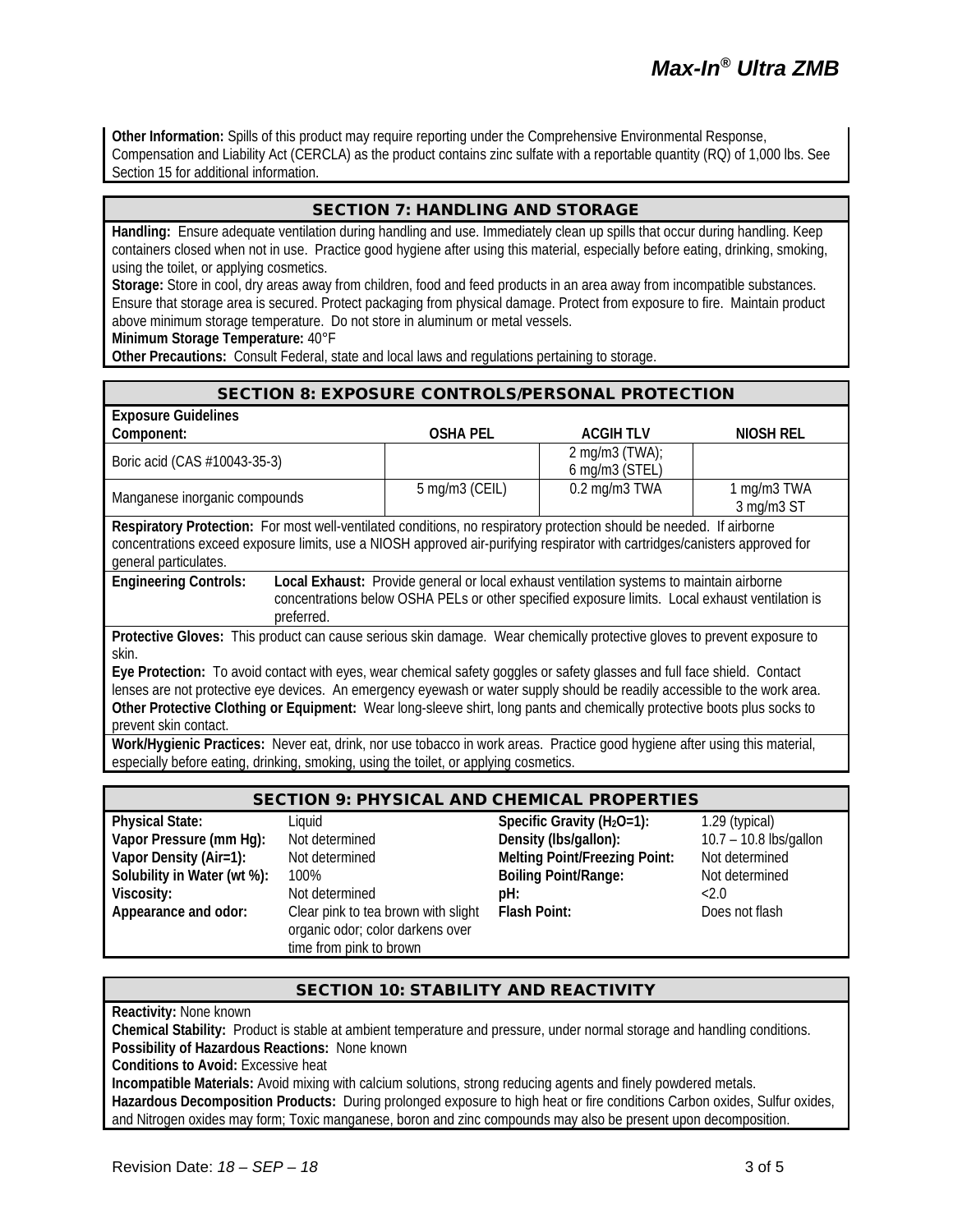|                                                                                  | <b>SECTION 11: TOXICOLOGICAL INFORMATION</b>                                                                  |  |
|----------------------------------------------------------------------------------|---------------------------------------------------------------------------------------------------------------|--|
| <b>ACUTE TOXICITY</b>                                                            |                                                                                                               |  |
| Eye Effects:                                                                     | May cause serious and irreversible eye damage if exposed for more than a few minutes.                         |  |
| <b>Skin Effects:</b>                                                             | May cause serious and irreversible skin damage if exposed for more than a few minutes.                        |  |
| <b>Acute Inhalation Effects:</b>                                                 | May be harmful if inhaled.                                                                                    |  |
| <b>Acute Oral Effects:</b>                                                       | Estimated LD50 >8,000 mg/kg; May cause burning of the esophagus due to low pH of<br>concentrate.              |  |
| <b>Specific Target Organ</b><br>Toxicity:                                        | Prolonged or repeated inhalation of product may have an impact on the central nervous system<br>and/or lungs. |  |
| <b>CHRONIC TOXICITY</b>                                                          |                                                                                                               |  |
| <b>Chronic Effects:</b>                                                          | Prolonged or repeated inhalation of product may have an impact on the central nervous system<br>and/or lungs. |  |
| Carcinogenicity:                                                                 | No component is anticipated to have carcinogenic effects.                                                     |  |
| Mutagenicity:                                                                    | No component is anticipated to have mutagenic effects.                                                        |  |
| Teratogenicity:                                                                  | No component is anticipated to have teratogenic effects.                                                      |  |
| <b>Reproductive Toxicity:</b>                                                    | Boric acid is a known reproductive toxicant. Prolonged or repeated oral exposure may have a                   |  |
|                                                                                  | negative impact on fertility and the reproductive system.                                                     |  |
| <b>POTENTIAL HEALTH EFFECTS:</b>                                                 |                                                                                                               |  |
| Eyes: Causes serious eye irritation with the potential for irreversible damage.  |                                                                                                               |  |
| Skin: Causes serious skin irritation with the potential for irreversible damage. |                                                                                                               |  |
|                                                                                  | Inhalation: Inhalation of mist may cause irritation of the upper respiratory tract.                           |  |

**Ingestion:** Harmful if swallowed. May cause burning of the esophagus.

| <b>SECTION 12: ECOLOGICAL INFORMATION</b>    |                |  |  |
|----------------------------------------------|----------------|--|--|
| <b>ENVIRONMENTAL SUMMARY: Not determined</b> |                |  |  |
| ECOTOXICITY DATA:                            |                |  |  |
| Fish Acute and Prolonged Toxicity:           | Not determined |  |  |
| <b>Aquatic Invertebrate Acute Toxicity:</b>  | Not determined |  |  |
| <b>Aquatic Plant Toxicity:</b>               | Not determined |  |  |
| <b>Bird Acute and Prolonged Toxicity:</b>    | Not determined |  |  |
| Honeybee Toxicity:                           | Not determined |  |  |
| <b>ENVIRONMENTAL EFFECTS:</b>                |                |  |  |
| Soil Absorption/Mobility:                    | Not determined |  |  |
| Persistence and degradability:               | Not determined |  |  |
| <b>Bioaccumulative Potential:</b>            | Not determined |  |  |
| Other adverse effects:                       | Not determined |  |  |

# SECTION 13: DISPOSAL CONSIDERATIONS

**Waste:** Dispose of in accordance with applicable Federal, state and local laws and regulations. **Container:** Triple rinse and recycle the container or dispose of in accordance with Federal, state and local laws and regulations. **RCRA Characteristics:** It is the responsibility of the individual disposing of this product to determine the RCRA classification and hazard status of the waste. If disposed of as purchased, waste code D002 applies.

| <b>SECTION 14: TRANSPORT INFORMATION</b> |                                                                                |  |  |
|------------------------------------------|--------------------------------------------------------------------------------|--|--|
| DOT:<br>(Ground)                         | UN3265, Corrosive liquid, acidic, organic, n.o.s. (carboxylic acid), 8, PG III |  |  |
| IMDG:<br>(Sea)                           | UN3265, Corrosive liquid, acidic, organic, n.o.s. (carboxylic acid), 8, PG III |  |  |
| IATA:<br>(Air)                           | UN3265, Corrosive liquid, acidic, organic, n.o.s. (carboxylic acid), 8, PG III |  |  |
| TDG:<br>(Canada)                         | UN3265, Corrosive liquid, acidic, organic, n.o.s. (carboxylic acid), 8, PG III |  |  |